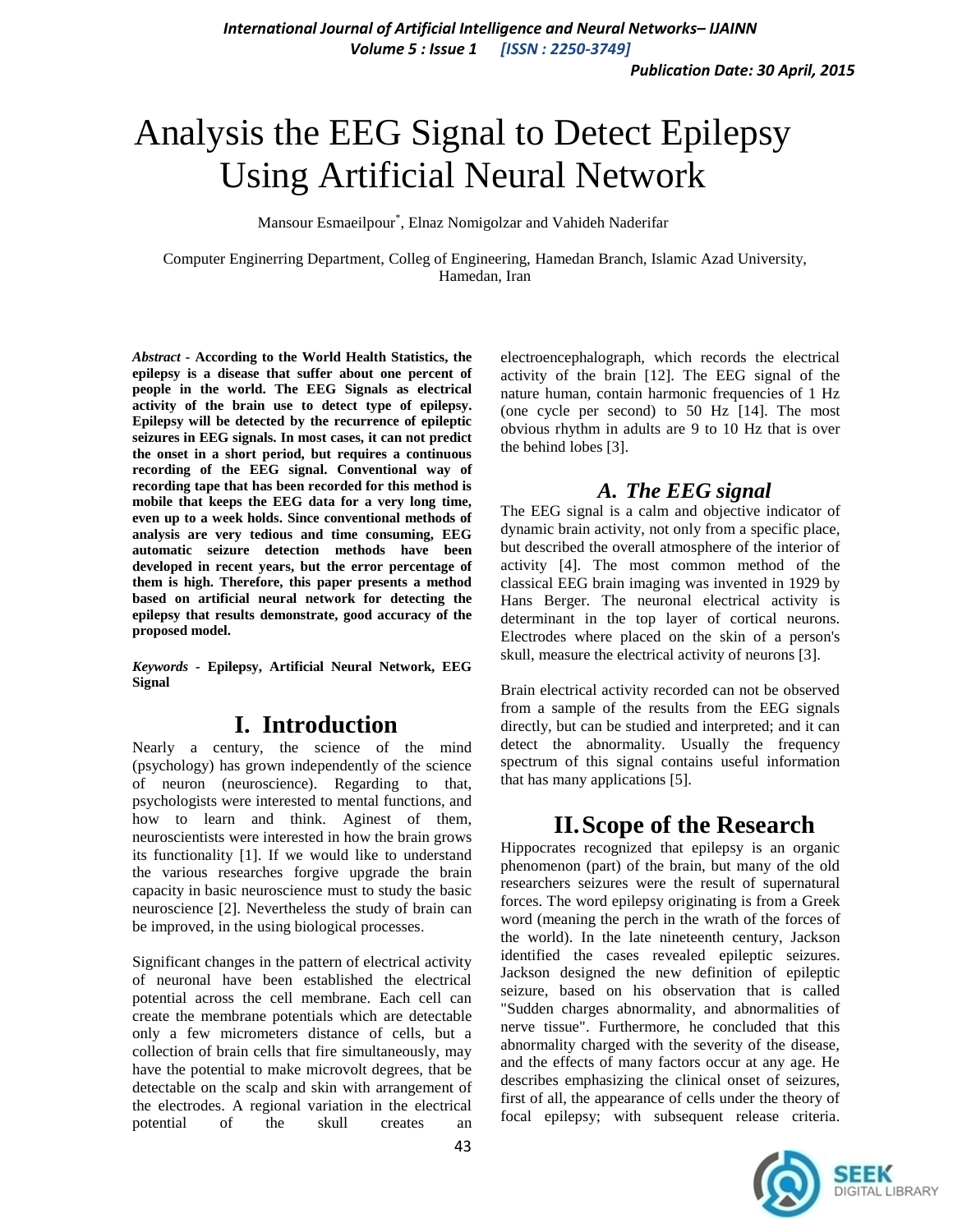Occasionally epilepsy is determined by the dyscharges (attack), abundant and abnormal cells according to the clinical record of the EEG [11]. Charges abnormality occurs when the nerve stimulation thresholds decrease excessive compensation in membrane threshold stabilizing mechanisms. Attack may be localized and limited to the starting location or spread to other areas of the brain. When the size of the area under charge abnormality is sufficient, occures the symptomatic seizures, otherwise asymptomatic and local electrical to be limited interference effects. The International classifications of epileptic seizures are divided into two major categories:

- Partial seizures (focal) seizure that starts a relatively small area of the brain. Simple partial seizures (focal): A simple partial seizure induced by focal cortical abnormality charges and is proportional to the area of brain function that is in charge of dyslipidemia and impaired consciousness without cause symptoms[13]. Simple partial seizures may be having signs or symptoms of motor, sensory, autonomic, and behavioral or mental.
- A generalized seizure (local) is that the seizure bilaterally symmetrical and no starting position. Complex partial seizures (psychomotor seizures, temporal lobe), the major difference between simple and complex partial seizures is, there is disturbance of consciousness in complex but there is not in simple.

### **III. Artificial Neural Network**

Study on Neural Network was started in 1943 by McCulloch and Pitts. Single layer networks were introdued in 1962 with activation functions of threshold by Rosenblatt that was called perception networks. In the 1960s, it was shown experimentally that the perception network has ability to solve the several problems, despite many of the complex problems can not be solved by this network. These limitations of the perceptron network with one hidden layer were published in a book by Minsky and Papert. Result of this book leds to the neural networks to be considered for less than two decades. In the 1986, publication of the back propagation algorithm by Rumelhart, Hinton and Williams led to new studies on the neural networks. The importance of this algorithm was the multi-layer neural network could be trained [10].

Multilayer Perceptron Neural networks are a kind of progressive networks consisting of an input layer, an output layer and desire hidden layer. Although, there is no limit to choose the number of hidden layers from aspet of theoretically, but usually one or two layers are considered for hidden layers. The perceptron neural network with four-layer has three hidden layers and an output layer with the ability to solve every problem with any complexity. Each layer is fully connected to the successive layers, as shown in Figure1. There are several parameters in the design of a neural network, for example, to select the required number of layers and number of neurons in each layer [9].



Figure 1. Schematic drawing of a multi-layer perceptron neural network

#### *A. Structure of the PN and EN Neural Network*

**EN** is a special type of back propagation neural networks. It's a two-layer back propagation network with a feedback connection from the output of the hidden layer to its input. This relevance feedback, make enable it to recognize and generate temporal patterns as well as spatial patterns [8].

**PN** is a kind of radial basis networks. This is a feedforward network with two layers, the middle layer, called the radial basis layer and a competitive edge. These two layers use radial basis functions and competition respectively [6, 7].

## **IV. Materials and Methods**

The population of this study is as follows.

 A) Male and female undergraduate students who were enrolled at Tabriz University (Iran).

 B) The number of patients in the nerves department of the Crescent Hospital who referred to the EEG.

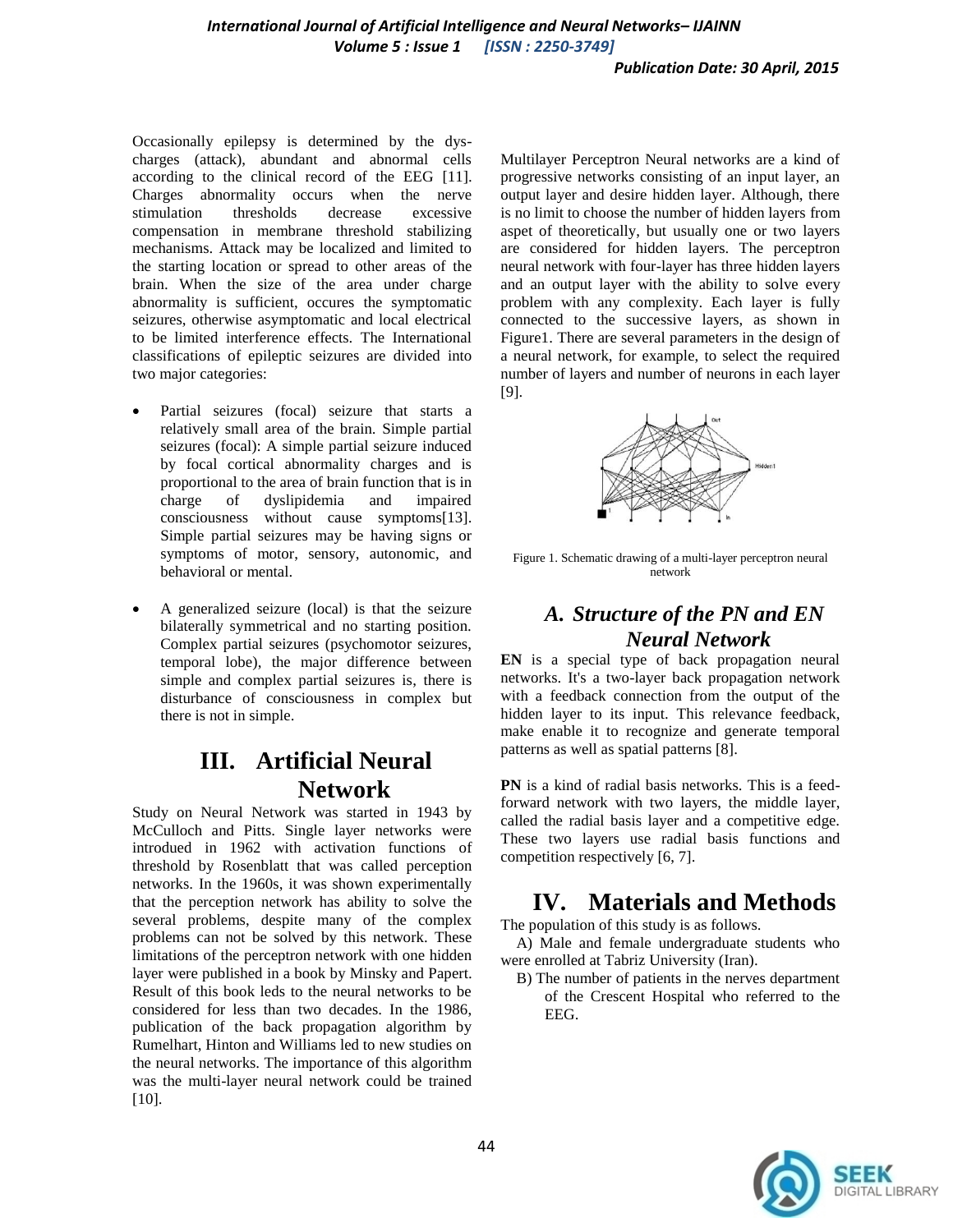### *A. Using Calbod Software Framework for Data Collection*

Sampling was taken in both healthy and patients in 12 channals and unipolar assembly with the lowest band 1.2 Hz to higher band 35 Hz. The channel number can be from 8 to 24and pole assembly van be changed from 1 to 8 in the lowest band  $0.16, \ldots, 3, 2$  and highest band 10, .... 90. In this software were taken data in the four cases those are eyes open, eyes closed, breathing deeply and light conditions. Neurologist in charge can be used of the state is stimulated by the patient's illness or absence of these conditions. The possibility of using brain map is to display the number of alpha, beta, theta waves in the software.

Three sets of EEG data of normal and epilepsy patients have been used as experimental datasets for the proposed system based on neural networks. Each data set consists of 150 single-channel EEG segments, each lasting is 23 seconds. This part of the evaluation were selected and isolated such as visual artefacts due to muscle activity or eye movements.

The first data set is obtained from 50 healthy instances by placing surface electrodes standardized. Instants were fixed in a state of quiet wakefulness with eyes open. The second data set of EEG is obtained from epileptic EEG signals from 50 different patients during occur the epileptic seizures with intracranial electrodes. Part of epileptiform EEG is selected from all the bands of epilepsy attack. The Intracranial epileptic EEG classification system was chosen, because this is the most accurate of attacks.

The EEG signals are recorded by a 128-channels amplifier system using a common reference medium. Data (after a 12-bit analog to digital converter) is recorded on the memory of a computer system with a sampling rate of 173.61 Hz with band-pass filter configurations 40 to 0.53 Hz. All EEG signals were made between the hours of 17 to 20. The standard electrods have been located at 21 sites on the skull based on the standard international system 20-10 and fixed them on the head using special hat. Resistance electrodes are kept at 5 kHz and data recording done in the close eye, awake and resting, about 15 minutes. The electrode assembly was arranged longitudinally polarized and removes unwanted waves ranging from 70 to 0.3 Hz by filtering device. After recording waves, each lasting was selected the terms of 23 seconds as part of instance. The terms of 23 seconds is selected by a neurologist from artifact-free sections.

To compare the performance of different brain areas in two persons, can be used comparison in different frequency bands.

#### *B. Preprocessing on Dataset*

To feature extraction must be done pre-processing on any epoch of data that steps are as follows:

A) Applying a median filter over any epoch.

 B) To obtain median filter using subtracting the original epoch from smoting epoch.

#### *C. Feature Extraction of Neural Network*

The approximate entropy values are calculated for selected compounds as follows.

The values used in this experiment are  $M = 1, 2, 3$ data sequence with a 10 percent increase SD from  $r =$ 0% -90%, N = 512, 256, 173, 2048, 1024. The approximate entropy values are calculated for each EEG signal epileptic and are given as inputs to the neural networks. The entire collection of EEG available data, more than 60% of the dataset are used for training and the rest are to test the performance of neural networks. Thus, the total number of data points used for training and testing are 238,740 and 159,160 respectively. Using these points, the frames were created in the varying sizes (173, 256, 512, 1024, and 2048). Figures 2 and 3 (a) and (b) show the approximate entropy diagram corresponding to N, equal to 512 and 1024 that samples have partial overlap between their epileptic EEG signals.



Figure 2(a). The approximate entropy diagrams that show the explicit resolution of the epileptic EEG signals



Figure 2(b). The approximate entropy diagrams that shows the explicit resolution of the epileptic EEG signals

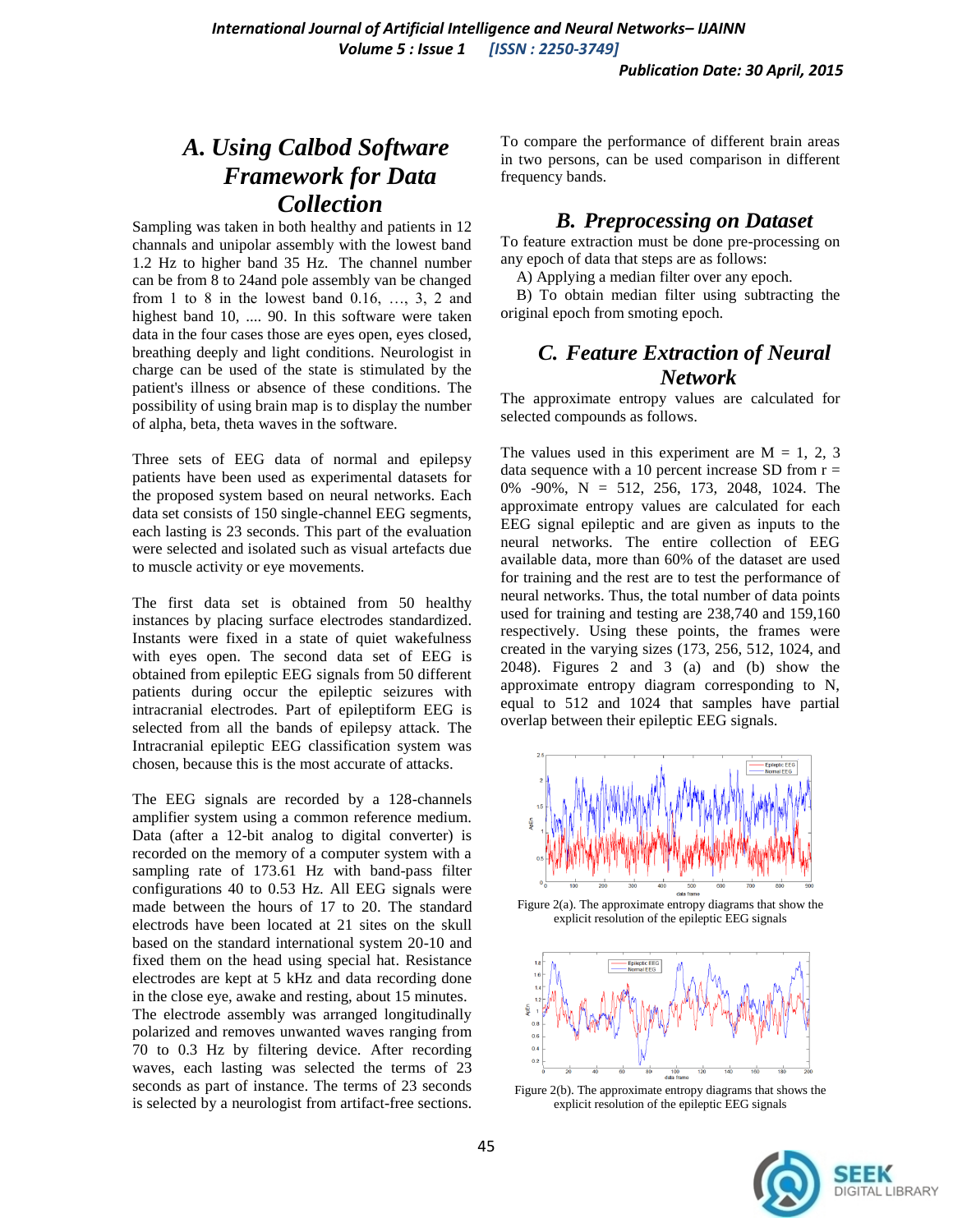

Figure 3(a). The approximate entropy diagram that shows a partial overlap between epileptic EEG signals



Figure 3(b). The approximate entropy diagram that shows a partial overlap between epileptic EEG signals

#### V.**Experimantal Results**

Figure 4, 5, 6 shows the EN for some M, R, N values that can provide a high overall accuracy in the range of 99 to 100. The EN values for other compounds are same with last accuracy. The accuracy of the model is in the range of 99.45 to 100 percent that this is acceptable for clinical trials. The PNN for only a small number of 3-combinations offers accuracy in the range of 98 to 100 percent. Regarding to the results it can be concluded that EN is generally better than PNN (Preseptron Neural Network) in the all compounds. The Feedback structures and Incremental processes used in the EN can be considered among the possible reasons for the better performance. The overall accuracy obtained by the proposed method is 99.6%. Although the use of the artificial neural networks increases the computational complexity, but the high accuracy obtained with this system can overcome the disadvantages, because in each model, detecting any attack automatically, with high accuracy, is the first priority. It should be noted that applying a simple threshold model, it would be inefficient because only certain combinations of the parameters specified in the resolution clearly shows epileptic EEG signals. On the other hand, artificial neural networks are good for almost all combinations. For example, a simple threshold system, as shown in Figure 4, would be inefficient for approximate entropy values, because can be clearly observed the partial overlap between epileptic EEG signals. In contrast, the accuracy achieved in this case using EN, for both cases (512 and 1024) is 100 percent. While

the accuracy of the PNN for the 512 and 1024, are 84.52 and 77.42 percent respectively. These results were confirmed and support using neural networks. Our experimental results are based on only 5 different instances. The approximate entropy values of optimal parameters obtained based on these data may not be generally good. So using a linear discriminant with known values of the parameters of the approximate entropy take not good result in the situations where are involved the large numbers of instances. This problem was not created using the proposed method based on neural networks, because this system has done independent over the values of the parameters used in the approximate entropy. We know that the approximate entropy have suitable characteristics such as epileptic pattern recognition as well as the power has low computational. Thus, an automated system using approximate entropy as input parameters is the best choice for real-time detection of epileptic seizures. The system offers based on the two types of EEG, such as EEG signals of the are normal people and patient instances. The system should be strengthened using match it with other EEG states such as sleep EEG signals.



Figure 4(a). The overall accuracy of the neural networks with  $M=1$ 



Figure 4(b). The overall accuracy of the neural networks with M=1



Figure 5(a). The overall accuracy of the neural networks with  $M=2$